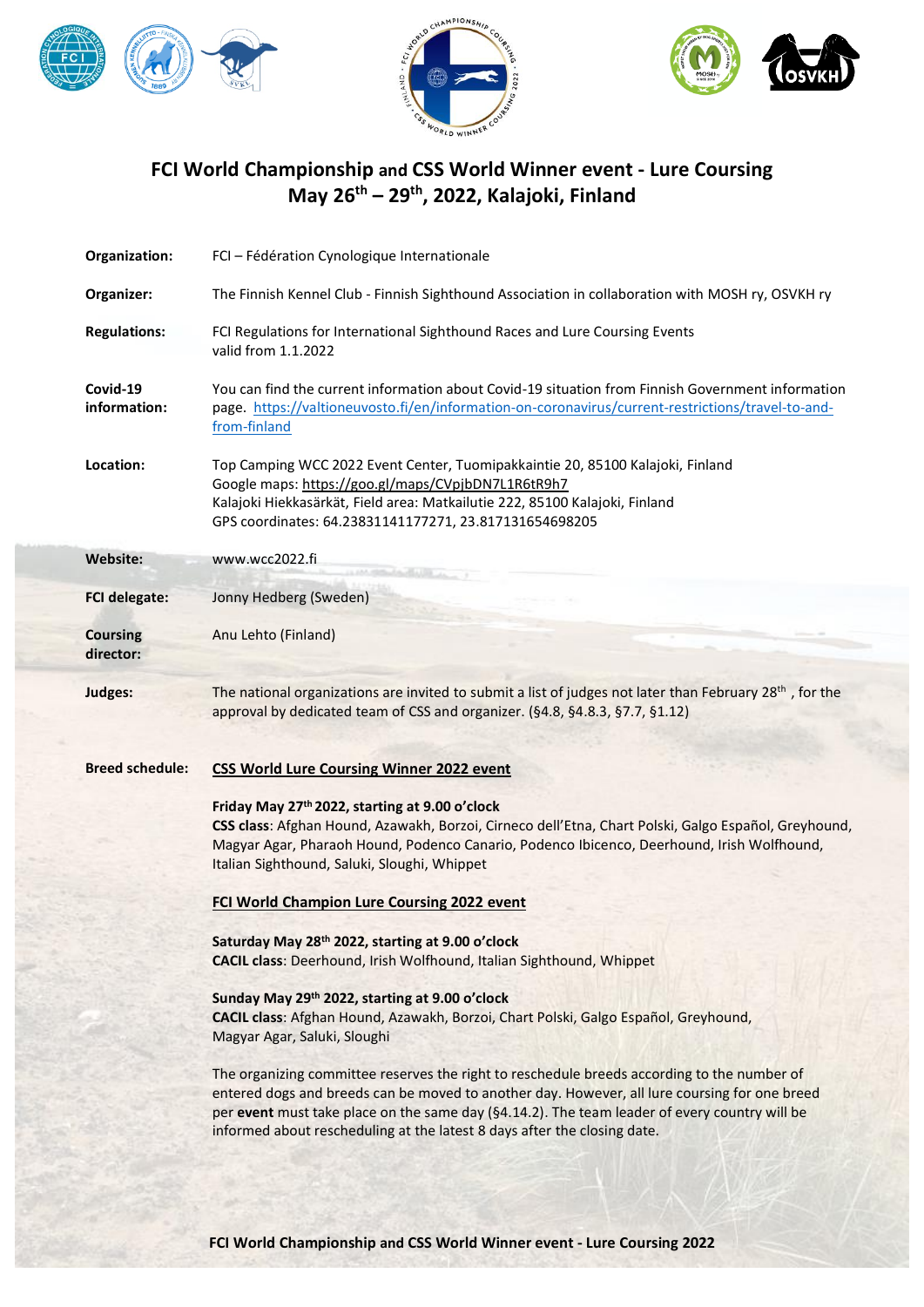





| Veterinary<br>control:               | For dogs competing on Friday:<br>Thursday 13:00 -<br>For dogs competing on Saturday: Friday 14:00 -<br>For dogs competing on Sunday:<br>Saturday 14:00 -<br>Team leaders will get a time schedule for the veterinary control.<br>Dogs under 2 years and over 6 years in each day must be at the veterinary control<br>30 minutes after the first run.                                                                                                                                                                                                                                                                                                                                                                                                                                                                                                                                                                             |
|--------------------------------------|-----------------------------------------------------------------------------------------------------------------------------------------------------------------------------------------------------------------------------------------------------------------------------------------------------------------------------------------------------------------------------------------------------------------------------------------------------------------------------------------------------------------------------------------------------------------------------------------------------------------------------------------------------------------------------------------------------------------------------------------------------------------------------------------------------------------------------------------------------------------------------------------------------------------------------------|
| Vet<br>requirements:                 | Valid EU vaccination passport or pet passport where the dog's identification marking as well as the<br>expiry date of vaccinations is recorded. The vaccination passport must be presented at each<br>veterinary control. The vaccination regulations approved by the board of the Finnish Kennel Club are<br>followed in the events.<br>In order to attend an event, a dog must have the following valid vaccinations:<br>vaccination against rabies (21 days withdrawal period)<br>vaccinations, at least twice, against canine distemper, canine parvovirus, and infectious<br>canine hepatitis (21 days withdrawal period)                                                                                                                                                                                                                                                                                                    |
|                                      | Vaccination Regulations of the Finnish Kennel Club<br>https://www.kennelliitto.fi/en/dog-ownership/regulations-about-vaccinations-and-infectious-diseases<br><b>Regulations for import</b><br>Please note! Treatment against echinococcosis must be administered. (see link below)<br>Please check the country specific requirements and recommendations for import on the website of<br>the Finnis Food Authority<br>https://www.ruokavirasto.fi/en/private-persons/travellers/                                                                                                                                                                                                                                                                                                                                                                                                                                                  |
| <b>Identifications:</b>              | The dog must have a readable microchip or readable tattoo.                                                                                                                                                                                                                                                                                                                                                                                                                                                                                                                                                                                                                                                                                                                                                                                                                                                                        |
| <b>Coursing</b><br>distances:        | For Cirneco dell'Etna, Italian Sighthound and Whippet: 600 - 800 meters.<br>For all other sighthound breeds: 800 - 1000 meters.<br>Small variations of the above distances are tolerated. (§4.10.2)                                                                                                                                                                                                                                                                                                                                                                                                                                                                                                                                                                                                                                                                                                                               |
| <b>Terrain</b><br>and ground:        | Three fields on the sand by the sea.                                                                                                                                                                                                                                                                                                                                                                                                                                                                                                                                                                                                                                                                                                                                                                                                                                                                                              |
| <b>Type of lure:</b>                 | Lure pulled over pulleys.                                                                                                                                                                                                                                                                                                                                                                                                                                                                                                                                                                                                                                                                                                                                                                                                                                                                                                         |
| <b>Doping test:</b>                  | Doping tests will be executed according to the FCI regulations § 1.9<br>The event will observe the antidoping regulations approved by the Finnish Kennel Club council. These<br>regulations are available at http://www.kennelliitto.fi/en/dogs-and-hobbies/antidoping                                                                                                                                                                                                                                                                                                                                                                                                                                                                                                                                                                                                                                                            |
| <b>Responsibility</b><br>disclaimer: | According FCI regulations §1.10.                                                                                                                                                                                                                                                                                                                                                                                                                                                                                                                                                                                                                                                                                                                                                                                                                                                                                                  |
| <b>Admission:</b>                    | CACIL class and CSS class, FCI regulations §1.4, §4.2, §4.6, §4.7, §4.9<br>maximum 6 dogs per country per breed and gender in total<br>both classes are separated by gender if there are sufficient males and<br>females $(6+6)$<br>A dog can only be entered in one class<br>to be entered any sighthound must have completed the last two lure coursing events before<br>the deadline of the entry without disqualification<br>A disqualification between the entry closing date and the date of the championship precludes<br>participation.<br>qualification runs completed before the age limit set forth in §1.4.2 is reached are invalid.<br>$\overline{\phantom{0}}$<br>The FCI European Lure Coursing Champions 2021 and CdL Sprinter Winners Lure Coursing 2021 can<br>defend their titles in the class of their 2022 license (CSS or CACIL) and can be entered in addition to<br>the maximum permissible participants. |

**FCI World Championship and CSS World Winner event - Lure Coursing 2022**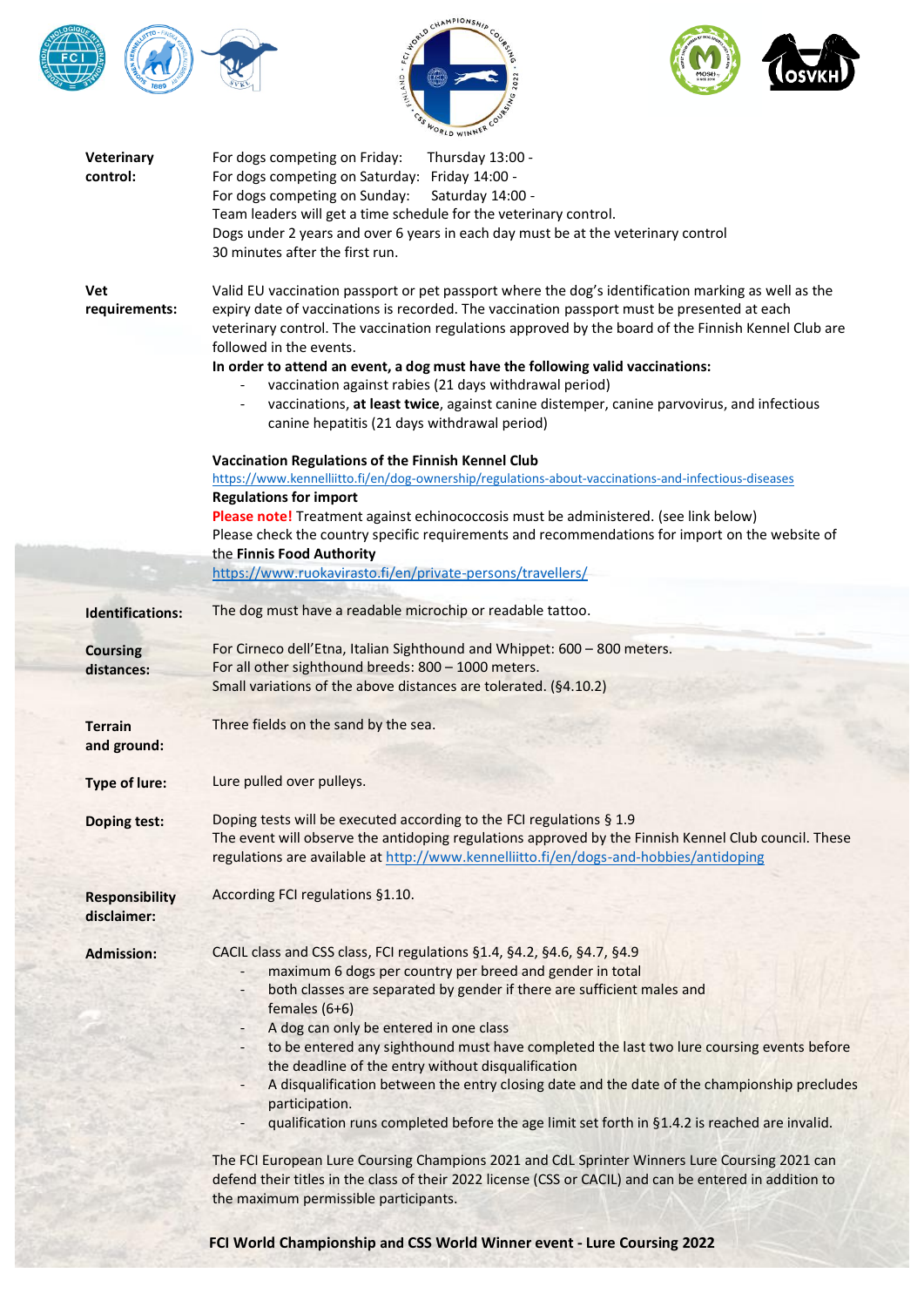





| Entry<br>deadline:               | The entry deadline for WCC 2022 is May 1st, 2022, end of the day. However, we hope to receive<br>entries already in April if possible.                                                                                                                                                                                                                     |
|----------------------------------|------------------------------------------------------------------------------------------------------------------------------------------------------------------------------------------------------------------------------------------------------------------------------------------------------------------------------------------------------------|
| <b>Entries:</b>                  | Entries can only be done by the dog owners' national organization. Entries can only be sent in via the<br>official Excel file, which is sent in advance, attached with this invitation.                                                                                                                                                                    |
| <b>Entry address:</b>            | fciwcc2022@gmail.com                                                                                                                                                                                                                                                                                                                                       |
| <b>Entry fee:</b>                | 60,00 € per dog.                                                                                                                                                                                                                                                                                                                                           |
| Payment:                         | The entry fees must be paid to the organizer by the due date to bank account. §4.12<br>Payment must be made by the national organizations within 7 days after the closing date (due date:<br>May 8 <sup>th</sup> , 2022)                                                                                                                                   |
| <b>Bank account:</b>             | <b>IBAN: F161 5068 0620 1299 89</b><br><b>BIC: OKOYFIHH</b><br><b>Bank name: POHJOIS-SAVON OSUUSPANKKI</b><br>Beneficiary's name: Suomen Vinttikoiraliitto ry<br>Remarks: "Entry fee (country name)"                                                                                                                                                       |
| <b>CACIL</b><br>allocation:      | CACIL will be awarded according to the FCI regulations §5. When the National Organization on the<br>registration form indicates that the dog has got a CACIL-license and applies for the CACIL, this is<br>accepted as evidence.                                                                                                                           |
| <b>National</b><br>certificates: | National certificates will be awarded for dogs who had at least 75% of maximum points.                                                                                                                                                                                                                                                                     |
| <b>Prizes:</b>                   | If there are 6 dogs or more of one breed a FCI world championship title or CSS world winner<br>achievement can be awarded within the breed. If there are 6 or more males and 6 or more females of<br>one breed a FCI world championship title and / or CSS world winner achievement per gender (2 in<br>total per class) is awarded within the breed. §4.9 |
|                                  | FCI World Champion Lure Coursing 2022 (WCC 2022)<br>Red presentation jackets for winners<br>CSS World Winner Lure Coursing 2022 (CWCW 2022)<br>Blue presentation jackets for winners                                                                                                                                                                       |
|                                  | Prizes of honor for the first six ranked dogs. All participants receive a gift.                                                                                                                                                                                                                                                                            |
| <b>WCC2022</b><br>catalogue:     | The WCC2022 catalogue can be purchased on site.                                                                                                                                                                                                                                                                                                            |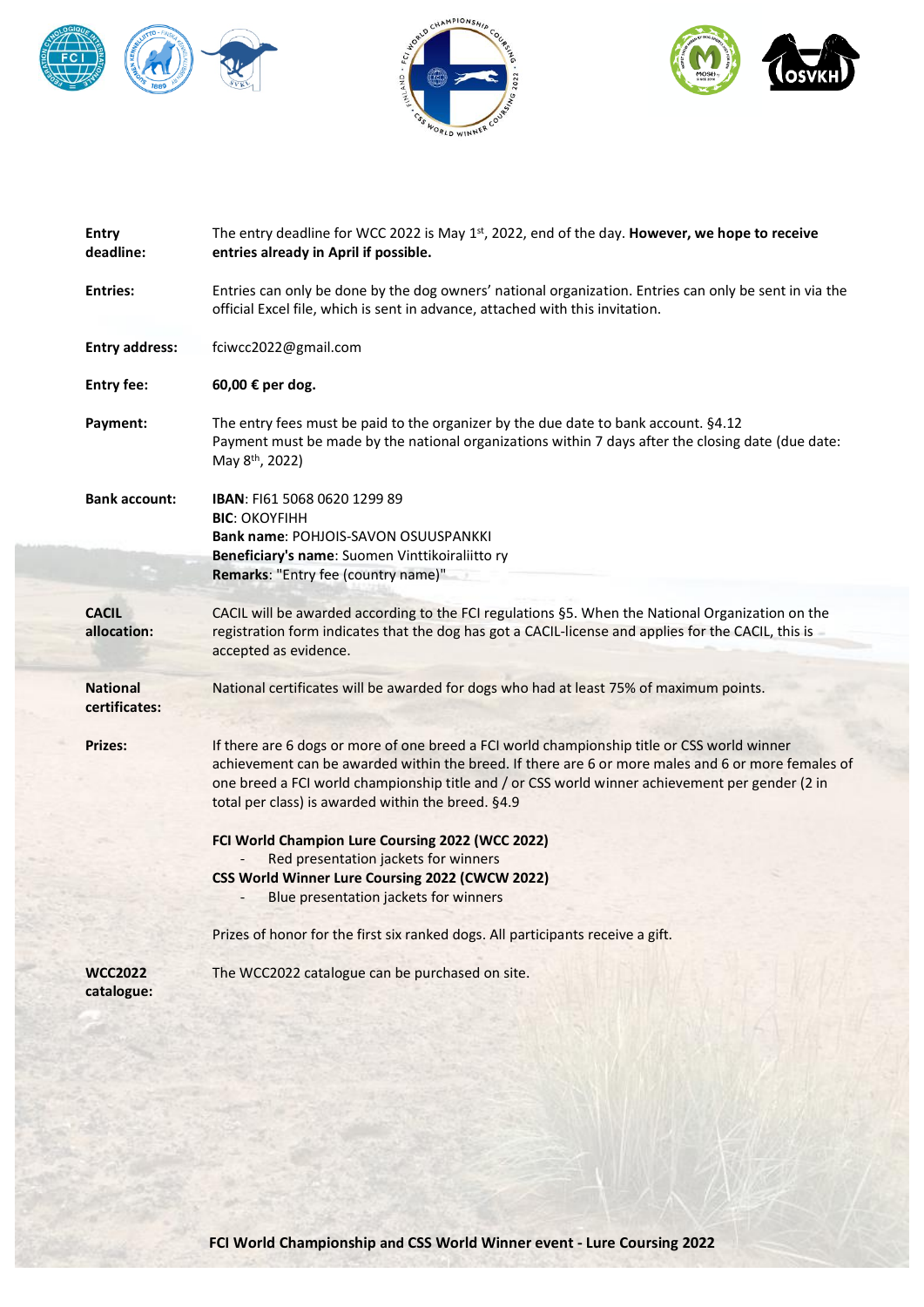





| Camping:                       | All camping facilities will be provided by Top Camping Kalajoki, address: Tuomipakkaintie 20, 85100<br>Kalajoki.                                                                                                                                                                                                                                                                                                                                         |
|--------------------------------|----------------------------------------------------------------------------------------------------------------------------------------------------------------------------------------------------------------------------------------------------------------------------------------------------------------------------------------------------------------------------------------------------------------------------------------------------------|
|                                | As every year, the campsite will be divided in different country areas, which will be determined<br>depending on the number of participants from the different countries.                                                                                                                                                                                                                                                                                |
|                                | Camping is open from May 23 <sup>rd</sup> , 2022. Area for campers, caravans and tents is provided. Booking not<br>later than May 1 <sup>st</sup> , 2022. Without a booking availability is not guaranteed. Sanitation (toilets, water<br>supply) and electricity is available.<br>You can find more information and the camping booking form from our website www.wcc2022.fi                                                                            |
|                                | Top Camping Kalajoki is a scenic seaside area, all necessary and thinkable services are available.                                                                                                                                                                                                                                                                                                                                                       |
| Holiday houses/<br>apartments: | Bookings (Kalajoki Booking Centre)<br>Holiday houses and apartments in Hiekkasärkät, Kalajoki sand dunes area. Kalajoki Booking Centre has<br>the largest and most diverse selection of accommodation with over 300 accommodation options and<br>1500 beds. Please book your holiday house or apartment via www.bookingkalajoki.fi, e-mail enquiries<br>keskusvaraamo@kalajoki.fi. All bookings will be charged beforehand (with bank transfer invoice). |

**Other information:**

- The use of a muzzle is compulsory for all breeds.
- Red and white jackets are compulsory; text, signs or other attributes that can be used to identify are not allowed on the jackets.
- Country flags or signal-/ bright colors on the dogs' leg-tapes are not allowed.
- Dogs must be kept on leash at all times. Please clean up after your dogs! Violation of these rules will result in a penalty of 50,00 €.
- First aid resources will be available on spot.
- In case of an eventual cancellation of the event, beyond the organizer's responsibility, no liability will be taken.